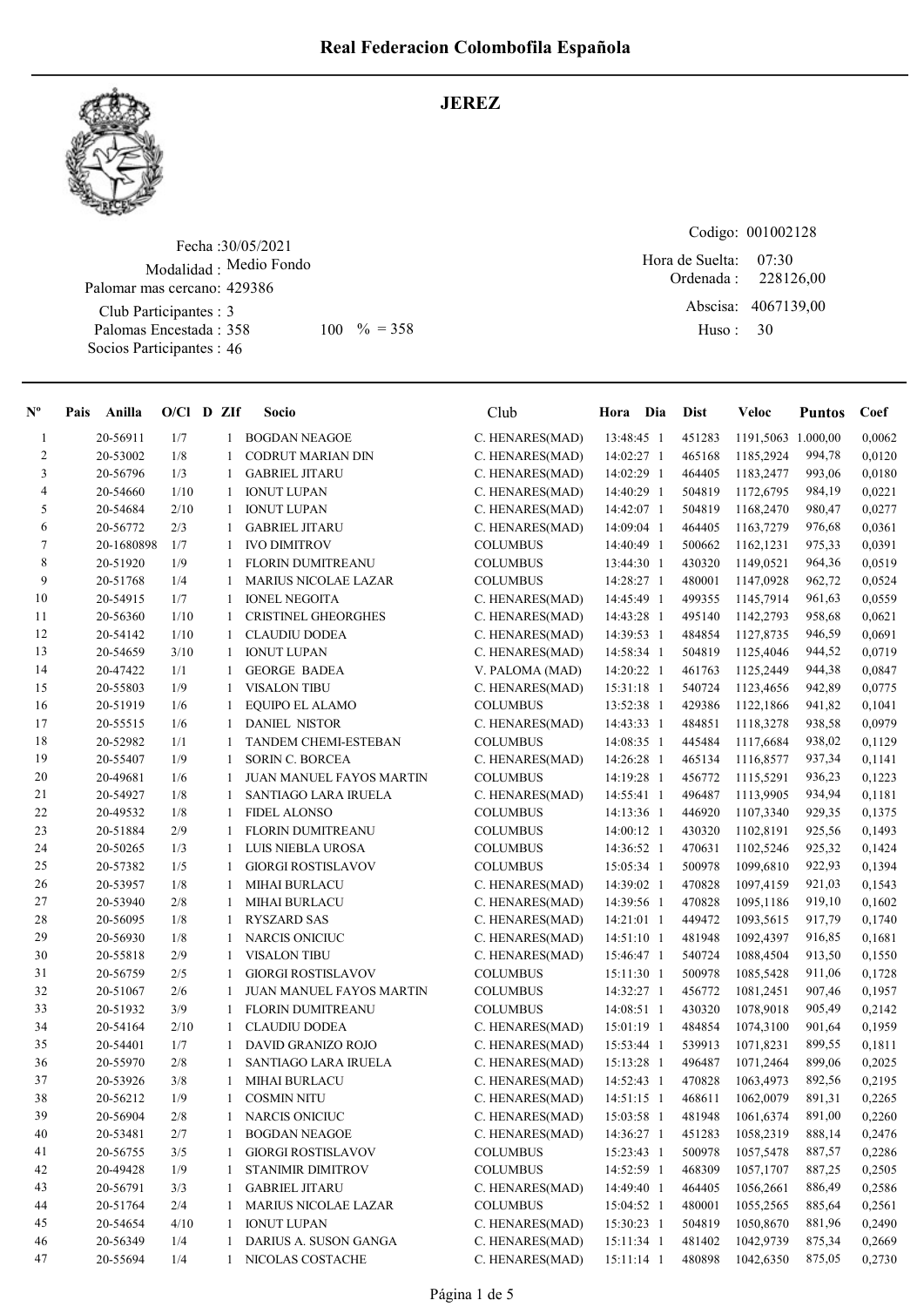## JEREZ 001002128 30/05/2021

| $\mathbf{N}^{\mathbf{o}}$ | Pais<br>Anilla         | O/Cl D ZIf |              | Socio                                            | Club                               | Hora Dia                   | <b>Dist</b>       | <b>Veloc</b>           | <b>Puntos</b>    | Coef             |
|---------------------------|------------------------|------------|--------------|--------------------------------------------------|------------------------------------|----------------------------|-------------------|------------------------|------------------|------------------|
| 48                        | 20-49593               | 2/8        | $\mathbf{1}$ | <b>FIDEL ALONSO</b>                              | <b>COLUMBUS</b>                    | 14:39:04 1                 | 446920            | 1041,6097              | 874,19           | 0,3000           |
| 49                        | 20-53967               | 4/8        | 1            | MIHAI BURLACU                                    | C. HENARES(MAD)                    | 15:05:41 1                 | 470828            | 1033,2351              | 867,16           | 0,2907           |
| 50                        | 20-51317               | 2/6        | 1            | EQUIPO EL ALAMO                                  | <b>COLUMBUS</b>                    | 14:29:06 1                 | 429386            | 1024,5431              | 859,87           | 0,3253           |
| 51                        | 20-49235               | 1/8        | 1            | <b>MARIUS TIPLEA</b>                             | <b>COLUMBUS</b>                    | 15:04:09 1                 | 465082            | 1024,0713              | 859,47           | 0,3063           |
| 52                        | 20-51120               | 1/1        | 1            | TANDEM CHITULEANU & TANAS                        | <b>COLUMBUS</b>                    | 15:13:43 1                 | 474791            | 1023,8817              | 859,31           | 0,3059           |
| 53                        | 20-49351               | 1/9        | 1            | <b>GHEORGHE MOLDOVAN</b>                         | <b>COLUMBUS</b>                    | 14:46:31 1                 | 446876            | 1023,7318              | 859,19           | 0,3313           |
| 54                        | 20-49178               | 2/8        | 1            | <b>MARIUS TIPLEA</b>                             | <b>COLUMBUS</b>                    | 15:04:19 1                 | 465082            | 1023,6957              | 859,16           | 0,3243           |
| 55                        | 20-55965               | 3/8        | 1            | SANTIAGO LARA IRUELA                             | C. HENARES(MAD)                    | 15:39:33 1                 | 496487            | 1014,1702              | 851,16           | 0,3094           |
| 56<br>57                  | 20-56048<br>20-55642   | 2/8<br>2/6 | 1<br>1       | <b>RYSZARD SAS</b><br><b>DANIEL NISTOR</b>       | C. HENARES(MAD)<br>C. HENARES(MAD) | 14:53:33 1<br>15:29:44 1   | 449472<br>484851  | 1013,3514<br>1010,6677 | 850,47<br>848,22 | 0,3480<br>0,3284 |
| 58                        | 20-51668               | 1/8        | 1            | <b>DANIEL GIURGI</b>                             | <b>COLUMBUS</b>                    | 15:22:20 1                 | 476553            | 1008,9337              | 846,77           | 0,3400           |
| 59                        | 20-52555               | 1/4        | 1            | <b>FLORIN TEOTOC</b>                             | <b>COLUMBUS</b>                    | 15:03:59 1                 | 456772            | 1006,1427              | 844,42           | 0,3608           |
| 60                        | 20-49424               | 2/9        | 1            | STANIMIR DIMITROV                                | <b>COLUMBUS</b>                    | 15:17:21 1                 | 468309            | 1002,0520              | 840,99           | 0,3579           |
| 61                        | 20-49822               | 1/3        | 1            | <b>SEBASTIAN FLOREA</b>                          | <b>COLUMBUS</b>                    | 14:59:55 1                 | 450733            | 1001,8144              | 840,79           | 0,3780           |
| 62                        | 20-54435               | 2/7        | 1            | DAVID GRANIZO ROJO                               | C. HENARES(MAD)                    | 16:32:41 1                 | 539913            | 994,8951               | 834,98           | 0,3208           |
| 63                        | 20-51893               | 4/9        | 1            | FLORIN DUMITREANU                                | <b>COLUMBUS</b>                    | 14:42:47 1                 | 430320            | 994,3082               | 834,49           | 0,4089           |
| 64                        | 20-51928               | 5/9        | 1            | FLORIN DUMITREANU                                | <b>COLUMBUS</b>                    | 14:42:50 1                 | 430320            | 994,1933               | 834,40           | 0,4154           |
| 65                        | 20-54665               | 5/10       | 1            | <b>IONUT LUPAN</b>                               | C. HENARES(MAD)                    | 15:58:19 1                 | 504819            | 993,1191               | 833,49           | 0,3597           |
| 66                        | 20-51698               | $2/8$      | 1            | <b>DANIEL GIURGI</b>                             | <b>COLUMBUS</b>                    | 15:30:47 1                 | 476553            | 991,2012               | 831,88           | 0,3869           |
| 67                        | 20-59804               | 3/6        | 1            | JUAN MANUEL FAYOS MARTIN                         | <b>COLUMBUS</b>                    | 15:11:06 1                 | 456772            | 990,6137               | 831,39           | 0,4097           |
| 68                        | 20-55115               | 1/7        | 1            | <b>JULIAN DINU</b>                               | C. HENARES(MAD)                    | 15:07:19 1                 | 452672            | 989,8437               | 830,75           | 0,4196           |
| 69                        | 20-55828               | 3/9        | 1            | <b>VISALON TIBU</b>                              | C. HENARES(MAD)                    | 16:36:25 1                 | 540724            | 989,5818               | 830,53           | 0,3564           |
| 70                        | 20-53462               | 3/7        | 1            | <b>BOGDAN NEAGOE</b>                             | C. HENARES(MAD)                    | 15:06:26 1                 | 451283            | 988,7161               | 829,80           | 0,4333           |
| 71<br>72                  | 20-51944<br>20-6600694 | 1/6<br>2/7 | 1<br>1       | JOSÉ ANTONIO BENAVENTE RU<br><b>IVO DIMITROV</b> | <b>COLUMBUS</b><br><b>COLUMBUS</b> | 14:53:24 1<br>15:56:58 1   | 437888<br>500662  | 987,5688<br>987,5639   | 828,84<br>828,83 | 0,4529<br>0,4017 |
| 73                        | 20-6610198             | 3/7        | 1            | <b>IVO DIMITROV</b>                              | <b>COLUMBUS</b>                    | 15:57:37 1                 | 500662            | 986,2994               | 827,77           | 0,4073           |
| 74                        | 20-55233               | 1/3        | 1            | ALBERTO ABAJO                                    | <b>COLUMBUS</b>                    | 16:01:20 1                 | 500833            | 979,4648               | 822,03           | 0,4127           |
| 75                        | 20-53971               | $5/8$      | 1            | <b>MIHAI BURLACU</b>                             | C. HENARES(MAD)                    | 15:32:04 1                 | 470828            | 976,6865               | 819,70           | 0,4450           |
| 76                        | 20-49344               | 2/9        | 1            | <b>GHEORGHE MOLDOVAN</b>                         | <b>COLUMBUS</b>                    | 15:07:40 1                 | 446876            | 976,4224               | 819,48           | 0,4751           |
| 77                        | 20-57365               | 2/10       | 1            | <b>CRISTINEL GHEORGHES</b>                       | C. HENARES(MAD)                    | 15:59:17 1                 | 495140            | 972,2289               | 815,96           | 0,4344           |
| $78\,$                    | 20-55051               | 2/7        | 1            | <b>JULIAN DINU</b>                               | C. HENARES(MAD)                    | 15:16:39 1                 | 452672            | 970,0461               | 814,13           | 0,4813           |
| 79                        | 20-9988                | 3/9        | 1            | <b>GHEORGHE MOLDOVAN</b>                         | <b>COLUMBUS</b>                    | 15:10:51 1                 | 446876            | 969,6778               | 813,82           | 0,4938           |
| 80                        | 20-54692               | 6/10       | 1            | <b>IONUT LUPAN</b>                               | C. HENARES(MAD)                    | 16:10:50 1                 | 504819            | 969,2525               | 813,46           | 0,4427           |
| 81                        | 20-54202               | 3/10       | 1            | <b>CLAUDIU DODEA</b>                             | C. HENARES(MAD)                    | 15:50:26 1                 | 484854            | 968,8683               | 813,14           | 0,4666           |
| 82                        | 20-49196               | 3/8        | 1            | <b>MARIUS TIPLEA</b>                             | <b>COLUMBUS</b>                    | 15:34:42 1                 | 465082            | 959,5255               | 805,30           | 0,4925           |
| 83                        | 20-51645               | 3/8        | 1            | <b>DANIEL GIURGI</b>                             | <b>COLUMBUS</b>                    | 15:49:46 1                 | 476553            | 953,5510               | 800,29           | 0,4865           |
| 84                        | 20-55815               | 4/9        | $\mathbf{1}$ | <b>VISALON TIBU</b><br>JOSÉ ANTONIO BENAVENTE RU | C. HENARES(MAD)                    | 16:58:25 1                 | 540724            | 951,2810               | 798,38           | 0,4339           |
| 85                        | 20-51961               | $2/6$      | 1            |                                                  | COLUMBUS                           |                            | 15:10:54 1 437888 | 950,0716               | 797,37           | 0,5422           |
| 86<br>87                  | 20-55449<br>20-55858   | 2/9<br>5/9 | 1<br>1       | SORIN C. BORCEA<br><b>VISALON TIBU</b>           | C. HENARES(MAD)<br>C. HENARES(MAD) | 15:39:54 1<br>17:00:28 1   | 465134<br>540724  | 949,4468<br>947,8626   | 796,84<br>795,51 | 0,5165<br>0,4494 |
| 88                        | 20-56979               | 1/5        | 1            | <b>VASILE C. TOADER</b>                          | C. HENARES(MAD)                    | 15:34:46 1                 | 458776            | 946,3852               | 794,27           | 0,5358           |
| 89                        | 20-57155               | 1/8        | 1            | <b>SILVIU DORU MARDALE</b>                       | C. HENARES(MAD)                    | $17:03:13$ 1               | 539917            | 941,9074               | 790,51           | 0,4604           |
| 90                        | 20-53987               | 6/8        | 1            | <b>MIHAI BURLACU</b>                             | C. HENARES(MAD)                    | 15:50:13 1                 | 470828            | 941,2481               | 789,96           | 0,5339           |
| 91                        | 20-54035               | 4/10       | 1            | <b>CLAUDIU DODEA</b>                             | C. HENARES(MAD)                    | 16:07:02 1                 | 484854            | 937,7616               | 787,03           | 0,5243           |
| 92                        | 20-55892               | 1/4        | 1            | PABLO MARCOS SOPEÑA                              | C. HENARES(MAD)                    | 16:22:39 1                 | 498116            | 935,1657               | 784,86           | 0,5159           |
| 93                        | 20-55177               | 2/8        | 1            | <b>CODRUT MARIAN DIN</b>                         | C. HENARES(MAD)                    | 15:47:51 1                 | 465168            | 934,3537               | 784,17           | 0,5585           |
| 94                        | 20-55692               | 2/4        | 1            | NICOLAS COSTACHE                                 | C. HENARES(MAD)                    | 16:04:57 1                 | 480898            | 933,8732               | 783,77           | 0,5460           |
| 95                        | 20-55562               | 3/6        | 1            | <b>DANIEL NISTOR</b>                             | C. HENARES(MAD)                    | $16:10:47$ 1               | 484851            | 931,0033               | 781,36           | 0,5473           |
| 96                        | 20-55413               | 3/9        | 1            | <b>SORIN C. BORCEA</b>                           | C. HENARES(MAD)                    | 15:49:56 1                 | 465134            | 930,3921               | 780,85           | 0,5765           |
| 97                        | 20-51391               | 3/6        | 1            | EQUIPO EL ALAMO                                  | <b>COLUMBUS</b>                    | 15:12:31 1                 | 429386            | 928,3687               | 779,15           | 0,6310           |
| 98                        | 20-56169               | 2/9        | 1            | <b>COSMIN NITU</b>                               | C. HENARES(MAD)                    | 15:58:59 1                 | 468611            | 920,6804               | 772,70           | 0,5842           |
| 99                        | 20-56228               | 3/9        | 1            | <b>COSMIN NITU</b>                               | C. HENARES(MAD)                    | 16:03:03 1                 | 468611            | 913,3827               | 766,57           | 0,5901           |
| 100                       | 20-56159<br>20-49195   | 3/8<br>4/8 | 1            | <b>RYSZARD SAS</b><br><b>MARIUS TIPLEA</b>       | C. HENARES(MAD)<br><b>COLUMBUS</b> | 15:42:22 1<br>$16:01:10$ 1 | 449472<br>465082  | 912,8806               | 766,15           | 0,6215           |
| 101<br>102                | 20-51894               | 6/9        | 1<br>1       | FLORIN DUMITREANU                                | <b>COLUMBUS</b>                    | 15:23:18 1                 | 430320            | 909,8441<br>909,1908   | 763,60<br>763,06 | 0,6066<br>0,6621 |
| 103                       | 20-50967               | 3/9        | 1            | STANIMIR DIMITROV                                | <b>COLUMBUS</b>                    | 16:05:08 1                 | 468309            | 909,1025               | 762,98           | 0,6144           |
| 104                       | 20-55492               | 3/10       | 1            | <b>CRISTINEL GHEORGHES</b>                       | C. HENARES(MAD)                    | 16:40:21 1                 | 495140            | 899,6820               | 755,07           | 0,5867           |
| 105                       | 20-55841               | 6/9        | 1            | <b>VISALON TIBU</b>                              | C. HENARES(MAD)                    | 17:34:11 1                 | 540724            | 894,9668               | 751,12           | 0,5424           |
| 106                       | 20-53927               | 4/9        | 1            | SORIN C. BORCEA                                  | C. HENARES(MAD)                    | 16:10:17 1                 | 465134            | 894,0013               | 750,31           | 0,6366           |
| 107                       | 20-54672               | 7/10       | 1            | <b>IONUT LUPAN</b>                               | C. HENARES(MAD)                    | 16:55:52 1                 | 504819            | 892,1165               | 748,73           | 0,5921           |
| 108                       | 20-55971               | 4/8        | 1            | SANTIAGO LARA IRUELA                             | C. HENARES(MAD)                    | 16:47:04 1                 | 496487            | 891,2524               | 748,00           | 0,6076           |
| 109                       | 20-55814               | 7/9        | 1            | <b>VISALON TIBU</b>                              | C. HENARES(MAD)                    | 17:37:44 1                 | 540724            | 889,7389               | 746,73           | 0,5631           |
| 110                       | 20-95527               | 4/6        | 1            | <b>DANIEL NISTOR</b>                             | C. HENARES(MAD)                    | 16:35:23 1                 | 484851            | 889,0096               | 746,12           | 0,6337           |
| 111                       | 20-49034               | 4/9        | 1            | <b>GHEORGHE MOLDOVAN</b>                         | <b>COLUMBUS</b>                    | 15:53:57 1                 | 446876            | 886,7467               | 744,22           | 0,6938           |
| 112                       | 20-95549               | 5/6        | 1            | <b>DANIEL NISTOR</b>                             | C. HENARES(MAD)                    | 16:36:56 1                 | 484851            | 886,4901               | 744,00           | 0,6452           |
| 113                       | 20-53043               | 3/8        | 1            | CODRUT MARIAN DIN                                | C. HENARES(MAD)                    | 16:20:28 1                 | 465168            | 876,9034               | 735,96           | 0,6786           |
| 114                       | 20-57162               | $2/8$      | 1            | SILVIU DORU MARDALE                              | C. HENARES(MAD)                    | 17:46:09 1                 | 539917            | 876,2753               | 735,43           | 0,5898           |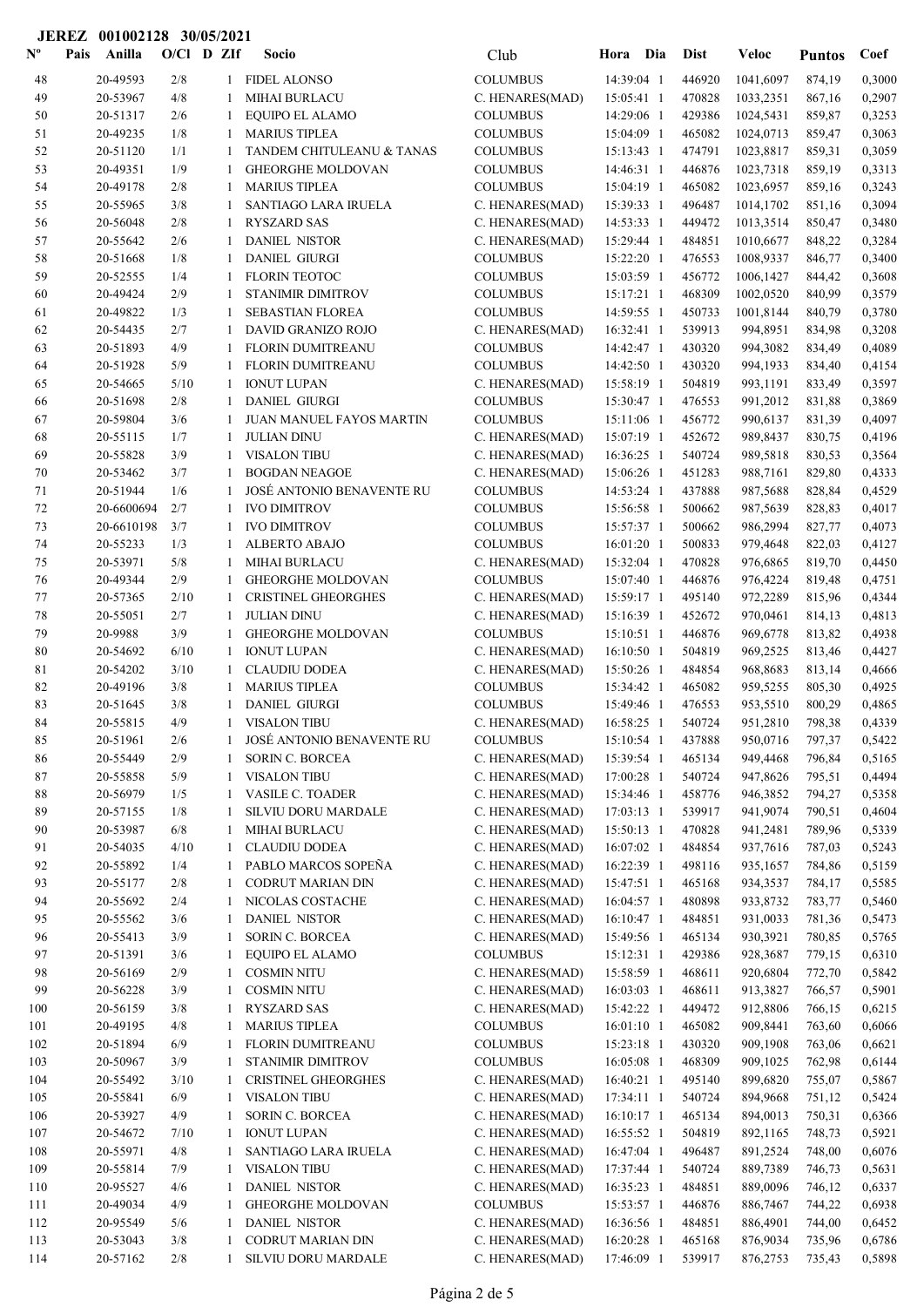## Nº Pais Anilla O/Cl D ZIf Socio Club Hora Dia Dist Veloc Pais Anilla Socio O/Cl D ZIf Coef Club Dist Puntos 115 20-56843 2/5 1 VASILE C. TOADER C. HENARES(MAD) 16:16:25 1 458776 871,5074 731,43 0,7002 116 20-55458 5/9 1 SORIN C. BORCEA C. HENARES(MAD) 16:24:34 1 465134 870,1141 730,26 0,6966 117 20-49863 2/3 1 SEBASTIAN FLOREA COLUMBUS 16:10:03 1 450733 866,7109 727,40 0,7251 118 20-53954 4/10 1 CRISTINEL GHEORGHES C. HENARES(MAD) 17:02:04 1 495140 865,5285 726,41 0,6657 119 20-55855 8/9 1 VISALON TIBU C. HENARES(MAD) 17:55:01 1 540724 865,1353 726,08 0,6147 120 20-55481 6/9 1 SORIN C. BORCEA C. HENARES(MAD) 16:29:59 1 465134 861,3858 722,93 0,7206 121 20-55635 4/8 1 CODRUT MARIAN DIN C. HENARES(MAD) 16:30:39 1 465168 860,3866 722,10 0,7266 122 20-54944 2/7 1 IONEL NEGOITA C. HENARES(MAD) 17:10:42 1 499355 859,9191 721,70 0,6824 123 20-55402 7/9 1 SORIN C. BORCEA C. HENARES(MAD) 16:33:29 1 465134 855,8386 718,28 0,7387 124 20-56236 4/9 1 COSMIN NITU C. HENARES(MAD) 16:37:57 1 468611 855,2076 717,75 0,7391 125 20-57373 5/10 1 CRISTINEL GHEORGHES C. HENARES(MAD) 17:09:31 1 495140 854,4017 717,07 0,7052 126 20-49715 4/6 1 JUAN MANUEL FAYOS MARTIN COLUMBUS 16:25:18 1 456772 853,3010 716.15 0,7705 127 20-54423 3/7 1 DAVID GRANIZO ROJO C. HENARES(MAD) 18:04:45 1 539913 850,5916 713,87 0,6570 128 20-70850 4/9 1 STANIMIR DIMITROV COLUMBUS 16:41:59 1 468309 848,4115 712,05 0,7635 129 20-49170 5/8 1 MARIUS TIPLEA COLUMBUS 16:41:45 1 465082 842,9216 707,44 0,7748 130 20-55938 5/8 1 SANTIAGO LARA IRUELA C. HENARES(MAD) 17:23:00 1 496487 837,2462 702,67 0,7314 131 20-49439 5/9 1 STANIMIR DIMITROV COLUMBUS 16:52:38 1 468309 832,3520 698.57 0,7814 132 20-56888 3/8 1 NARCIS ONICIUC C. HENARES(MAD) 17:16:18 1 481948 822,0160 689,89 0,7651 133 FLORIN DUMITREANU 20-51935 16:14:34 1 430320 7/9 1 0,8633 COLUMBUS 820,3342 688,48 134 20-49548 3/8 1 FIDEL ALONSO COLUMBUS 16:36:55 1 446920 817,1629 685,82 0,8375 135 20-51671 4/8 1 DANIEL GIURGI COLUMBUS 17:14:25 1 476553 815,4336 684,37 0,7913 136 20-54209 5/10 1 CLAUDIU DODEA C. HENARES(MAD) 17:25:32 1 484854 814,1509 683,29 0,7835 137 20-51623 5/8 1 DANIEL GIURGI COLUMBUS 17:19:08 1 476553 808,9052 678,89 0,8030 138 20-53031 5/8 1 CODRUT MARIAN DIN C. HENARES(MAD) 17:06:05 1 465168 807,4665 677,68 0,8287 139 20-55060 3/7 1 JULIAN DINU C. HENARES(MAD) 16:58:19 1 452672 796,5137 668,49 0,8577 140 20-54092 6/10 1 CLAUDIU DODEA C. HENARES(MAD) 17:44:56 1 484854 788,4660 661,73 0,8066 141 20-51653 6/8 1 DANIEL GIURGI COLUMBUS 17:46:46 1 476553 772,6634 648,47 0,8265 142 20-54919 3/7 1 IONEL NEGOITA C. HENARES(MAD) 18:17:09 1 499355 771,6217 647,60 0,7943 143 20-56959 3/5 1 VASILE C. TOADER C. HENARES(MAD) 17:26:46 1 458776 768,7695 645,20 0,8707 144 20-57119 3/8 1 SILVIU DORU MARDALE C. HENARES(MAD) 19:14:18 1 539917 766,6009 643,38 0,7450 145 20-51644 7/8 1 DANIEL GIURGI COLUMBUS 17:52:55 1 476553 765,0349 642,07 0,8499 146 20-51910 8/9 1 FLORIN DUMITREANU COLUMBUS 16:53:20 1 430320 763,8817 641,10 0,9477 147 20-54201 7/10 1 CLAUDIU DODEA C. HENARES(MAD) 18:06:21 1 484854 761,9298 639,46 0,8469 148 20-1630259 4/7 1 IVO DIMITROV COLUMBUS 18:28:49 1 500662 759,9413 637,79 0,8257 149  $20-54472$   $4/7$  1 DAVID GRANIZO ROJO C. HENARES(MAD) 19:20:39 1 539913 759,7453 637,63 0,7709 150 20-59299 5/7 1 IVO DIMITROV COLUMBUS 18:30:22 1 500662 758,1576 636,30 0,8369 151 20-55044 4/7 1 JULIAN DINU C. HENARES(MAD) 17:32:43 1 452672 751,0527 630,33 0,9318 152 20-51978 3/6 1 JOSÉ ANTONIO BENAVENTE RU COLUMBUS 17:15:14 1 437888 748.2281 627.96 0.9696 153 FLORIN DUMITREANU 20-51901 17:06:38 1 430320 9/9 1 0,9932 COLUMBUS 746,2628 626,31 154 MARIUS NICOLAE LAZAR 20-51759 18:21:58 1 480001 3/4 1 0,8962 COLUMBUS 736,2355 617,90 155 20-57132 4/8 1 SILVIU DORU MARDALE C. HENARES(MAD) 19:43:45 1 539917 735,8324 617.56 0,8019 156 20-49221 6/8 1 MARIUS TIPLEA COLUMBUS 18:03:20 1 465082 734,3400 616,31 0,9369 157 20-51634 8/8 1 DANIEL GIURGI COLUMBUS 18:26:41 1 476553 725,6968 609,05 0,9202 158 20-51275 4/6 1 EQUIPO EL ALAMO COLUMBUS 17:22:11 1 429386 725,0896 608,54 1,0278 159 159 20-51746 4/4 1 MARIUS NICOLAE LAZAR 2010 COLUMBUS 18:33:58 1 480001 722,9294 606,73 0,9253 160 20-54166 8/10 1 CLAUDIU DODEA C. HENARES(MAD) 18:48:06 1 484854 715,0184 600,09 0,9218 161 20-53403 4/7 1 BOGDAN NEAGOE C. HENARES(MAD) 18:02:29 1 451283 713,5097 598,83 0,9965 162 DARIUS A. SUSON GANGA 20-56354 18:49:32 1 481402 2/4 1 0,9400 C. HENARES(MAD) 708,4303 594,56 163 20-56555 2/4 1 PABLO MARCOS SOPEÑA C. HENARES(MAD) 19:14:52 1 498116 706,6812 593,09 0,9141 164 20-57370 6/10 1 CRISTINEL GHEORGHES C. HENARES(MAD) 19:36:27 1 495140 681,5885 572,03 0,9252 165 165 20-51948 4/6 1 JOSÉ ANTONIO BENAVENTE RU COLUMBUS 18:20:13 1 437888 673,4494 565,20 1,0525 166 20-56209 5/9 1 COSMIN NITU C. HENARES(MAD) 19:11:45 1 468611 667,7748 560,44 0,9895 167 20-54210 9/10 1 CLAUDIU DODEA C. HENARES(MAD) 19:39:39 1 484854 664,5022 557,69 0,9621 168 20-56955 4/5 1 VASILE C. TOADER C. HENARES(MAD) 19:10:41 1 458776 654,7551 549,51 1,0229 169  $20-56306$  3/4 1 DARIUS A. SUSON GANGA C. HENARES(MAD) 19:46:34 1 481402 653,5756 548,52 0,9806 170 20-56932 4/8 1 NARCIS ONICIUC C. HENARES(MAD) 19:49:39 1 481948 651,5893 546,86 0,9853 171 20-57374 7/10 1 CRISTINEL GHEORGHES C. HENARES(MAD) 20:15:52 1 495140 646,5094 542,59 0,9647 172 20-57130 5/8 1 SILVIU DORU MARDALE C. HENARES(MAD) 21:25:43 1 539917 646,0527 542,21 0,8899 173 20-55450 8/9 1 SORIN C. BORCEA C. HENARES(MAD) 19:35:06 1 465134 641,4757 538,37 1,0389 174 20-56185 6/9 1 COSMIN NITU C. HENARES(MAD) 19:44:46 1 468611 637,7685 535,26 1,0372 175 20-54657 8/10 1 IONUT LUPAN C. HENARES(MAD) 20:51:50 1 504819 629,5810 528,39 0,9683 176 20-54949 4/7 1 IONEL NEGOITA C. HENARES(MAD) 20:53:18 1 499355 621,6295 521,71 0,9845 177 20-49544 4/8 1 FIDEL ALONSO COLUMBUS 19:32:33 1 446920 618,5316 519,11 1,1063 178 20-49556 5/8 1 FIDEL ALONSO COLUMBUS 19:32:53 1 446920 618,2464 518,87 1,1125

## 179 20-55262 2/3 1 ALBERTO ABAJO COLUMBUS 21:05:29 1 500833 614,1548 515,44 0,9983 180 180 20-54678 9/10 1 IONUT LUPAN C. HENARES(MAD) 21:16:53 1 504819 610,5081 512,38 0,9960 181 20-97850 6/9 1 STANIMIR DIMITROV COLUMBUS 20:28:39 1 468309 601,4371 504,77 1,0796

JEREZ 001002128 30/05/2021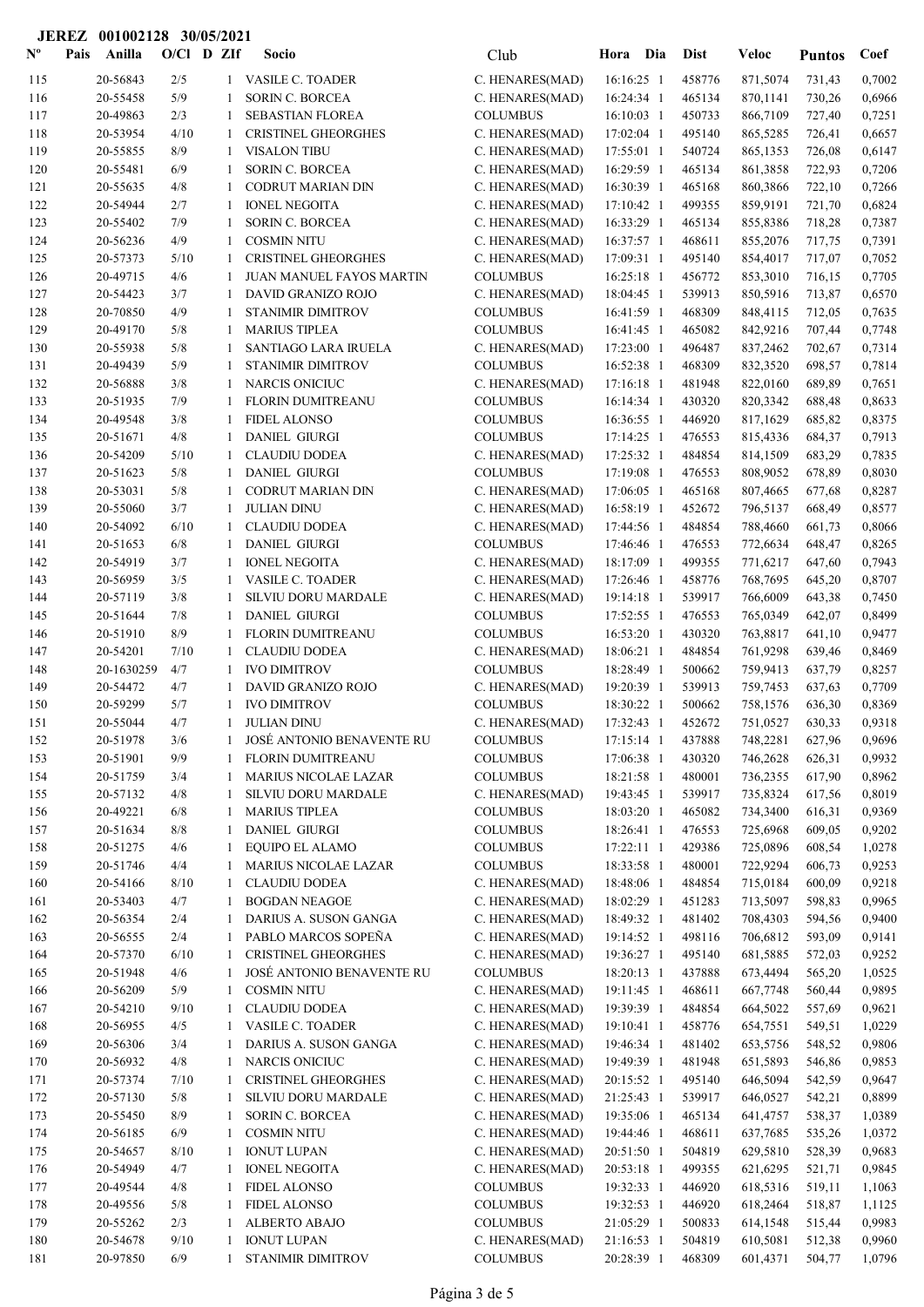|                           |      | JEREZ 001002128 30/05/2021 |              |              |                                                        |                                    |                          |                  |                      |                  |                  |
|---------------------------|------|----------------------------|--------------|--------------|--------------------------------------------------------|------------------------------------|--------------------------|------------------|----------------------|------------------|------------------|
| $\mathbf{N}^{\mathbf{o}}$ | Pais | Anilla                     | $O/CI$ D ZIf |              | Socio                                                  | Club                               | Hora Dia                 | <b>Dist</b>      | <b>Veloc</b>         | <b>Puntos</b>    | Coef             |
| 182                       |      | 20-56882                   | 5/8          |              | 1 NARCIS ONICIUC                                       | C. HENARES(MAD)                    | 20:56:04 1               | 481948           | 597,9009             | 501,80           | 1,0548           |
| 183                       |      | 20-53951                   | 8/10         | 1            | <b>CRISTINEL GHEORGHES</b>                             | C. HENARES(MAD)                    | 21:25:52 1               | 495140           | 592,3672             | 497,15           | 1,0324           |
| 184                       |      | 20-55059                   | 5/7          | 1            | <b>JULIAN DINU</b>                                     | C. HENARES(MAD)                    | 20:14:57 1               | 452672           | 591,7668             | 496,65           | 1,1354           |
| 185                       |      | 20-54807                   | 5/7          | 1            | <b>IONEL NEGOITA</b>                                   | C. HENARES(MAD)                    | 21:49:40 1               | 499355           | 580,8705             | 487,50           | 1,0349           |
| 186                       |      | 20-56166                   | 7/9          |              | <b>COSMIN NITU</b>                                     | C. HENARES(MAD)                    | 20:59:23 1               | 468611           | 578,9729             | 485,91           | 1,1087           |
| 187                       |      | 20-56065                   | 4/8          | 1            | <b>RYSZARD SAS</b>                                     | C. HENARES(MAD)                    | 20:35:07 1               | 449472           | 572,4907             | 480,47           | 1,1621           |
| 188                       |      | 20-49831                   | 3/3          |              | <b>SEBASTIAN FLOREA</b>                                | <b>COLUMBUS</b>                    | 20:50:35 1               | 450733           | 563,0057             | 472,51           | 1,1651           |
| 189                       |      | 20-53413                   | 5/7          |              | <b>BOGDAN NEAGOE</b>                                   | C. HENARES(MAD)                    | 20:53:49 1               | 451283           | 561,4253             | 471,18           | 1,1698           |
| 190                       |      | 20-56940                   | 6/8          | 1            | <b>NARCIS ONICIUC</b>                                  | C. HENARES(MAD)                    | 21:58:32 1               | 481948           | 554,8987             | 465,71           | 1,1012           |
| 191                       |      | 20-49205                   | 7/8          | 1            | <b>MARIUS TIPLEA</b>                                   | <b>COLUMBUS</b>                    | 21:30:05 1               | 465082           | 553,6141             | 464,63           | 1,1472           |
| 192                       |      | 20-56122                   | 5/8          | 1            | <b>RYSZARD SAS</b>                                     | C. HENARES(MAD)                    | 21:17:56 1               | 449472           | 542,8843             | 455,62           | 1,1932           |
| 193                       |      | 20-51979                   | 5/6          | 1            | <b>JOSÉ ANTONIO BENAVENTE RU</b>                       | <b>COLUMBUS</b>                    | 21:23:12 1               | 437888           | 525,5497             | 441,08           | 1,2312           |
| 194                       |      | 20-55812                   | 9/9          | -1           | <b>VISALON TIBU</b>                                    | C. HENARES(MAD)                    | 08:17:52 2               | 540724           | 510,6630             | 454,78           | 1,0022           |
| 195                       |      | 20-57118                   | 6/8          | 1            | SILVIU DORU MARDALE                                    | C. HENARES(MAD)                    | 08:38:47 2               | 539917           | 500,0235             | 444,78           | 1,0088           |
| 196                       |      | 20-1630251                 | 6/7          | 1            | <b>IVO DIMITROV</b>                                    | <b>COLUMBUS</b>                    | 07:20:37 2               | 500662           | 499,8539             | 446,72           | 1,0935           |
| 197                       |      | 20-51388                   | 5/6          | 1            | EQUIPO EL ALAMO                                        | <b>COLUMBUS</b>                    | 21:54:36 1               | 429386           | 496,6297             | 416,80           | 1,2815           |
| 198                       |      | 20-54337                   | 5/7          |              | DAVID GRANIZO ROJO                                     | C. HENARES(MAD)                    | 08:57:12 2               | 539913           | 491,6345             | 436,88           | 1,0244           |
| 199                       |      | 20-57147                   | 7/8          |              | SILVIU DORU MARDALE                                    | C. HENARES(MAD)                    | 09:01:17 2               | 539917           | 489,8169             | 435,17           | 1,0295           |
| 200                       |      | 20-56523                   | 3/4          |              | PABLO MARCOS SOPEÑA                                    | C. HENARES(MAD)                    | 07:42:09 2               | 498116           | 486,8455             | 434,50           | 1,1215           |
| 201                       |      | 20-55643                   | 6/6          | 1            | <b>DANIEL NISTOR</b>                                   | C. HENARES(MAD)                    | 07:26:39 2               | 484851           | 481,1700             | 429,85           | 1,1580           |
| 202                       |      | 20-55689                   | 3/4          | 1            | NICOLAS COSTACHE                                       | C. HENARES(MAD)                    | 07:26:33 2               | 480898           | 477,2944             | 426,39           | 1,1733           |
| 203                       |      | 20-55936                   | 6/8          | 1            | <b>SANTIAGO LARA IRUELA</b>                            | C. HENARES(MAD)                    | 08:05:42 2               | 496487           | 474,3355             | 422,73           | 1,1421           |
| 204                       |      | 20-59296                   | 7/7          | 1            | <b>IVO DIMITROV</b>                                    | <b>COLUMBUS</b>                    | 08:32:54 2               | 500662           | 466,2091             | 414,84           | 1,1382           |
| 205                       |      | 20-50267                   | 2/3          | 1            | LUIS NIEBLA UROSA                                      | <b>COLUMBUS</b>                    | 07:36:41 2               | 470631           | 462,4533             | 412,87           | 1,2167           |
| 206                       |      | 20-54870                   | 6/7          | 1            | <b>IONEL NEGOITA</b>                                   | C. HENARES(MAD)                    | 08:49:42 2               | 499355           | 457,8298             | 407,00           | 1,1523           |
| 207                       |      | 20-52558                   | 2/4          | 1            | <b>FLORIN TEOTOC</b>                                   | <b>COLUMBUS</b>                    | 07:27:45 2               | 456772           | 452,8099             | 404,49           | 1,2659           |
| 208                       |      | 20-49434                   | 7/9          | 1            | <b>STANIMIR DIMITROV</b>                               | <b>COLUMBUS</b>                    | 07:55:48 2               | 468309           | 451,6869             | 402,78           | 1,2406           |
| 209                       |      | 20-55954                   | 7/8          | 1            | SANTIAGO LARA IRUELA                                   | C. HENARES(MAD)                    | 09:11:04 2               | 496487           | 446,4543             | 396,44           | 1,1759           |
| 210                       |      | 20-54484                   | 6/7          |              | DAVID GRANIZO ROJO                                     | C. HENARES(MAD)                    | $11:03:49$ 2             | 539913           | 440,8113             | 389,35           | 1,0865           |
| 211                       |      | 20-51989                   | 6/6          |              | JOSÉ ANTONIO BENAVENTE RU                              | <b>COLUMBUS</b>                    | 07:16:23 2               | 437888           | 439,0368             | 392,47           | 1,3460           |
| 212                       |      | 20-56206                   | 8/9          | 1            | <b>COSMIN NITU</b>                                     | C. HENARES(MAD)                    | 08:32:28 2               | 468611           | 436,5399             | 388,45           | 1,2637           |
| 213                       |      | 20-53931                   | 7/8          | 1            | <b>MIHAI BURLACU</b>                                   | C. HENARES(MAD)                    | 08:40:22 2               | 470828           | 435,4009             | 387,26           | 1,2637           |
| 214                       |      | 20-53471                   | 6/7          |              | <b>BOGDAN NEAGOE</b>                                   | C. HENARES(MAD)                    | 08:02:04 2               | 451283           | 432,6502             | 385,66           | 1,3246           |
| 215                       |      | 20-10157                   | 5/9          | 1            | <b>GHEORGHE MOLDOVAN</b>                               | <b>COLUMBUS</b>                    | 07:58:20 2               | 446876           | 429,9641             | 383,35           | 1,3439           |
| 216                       |      | 20-16687                   | 6/8          | 1            | <b>RYSZARD SAS</b>                                     | C. HENARES(MAD)                    | 08:07:26 2               | 449472           | 428,7082             | 382,03           | 1,3424           |
| 217                       |      | 20-55703                   | 4/4          | 1            | NICOLAS COSTACHE                                       | C. HENARES(MAD)                    | 09:22:06 2               | 480898           | 428,1881             | 380,00           | 1,2604           |
| 218                       |      | 20-52053                   | 1/3          | $\mathbf{1}$ | FRANCISCO GARCIA PARAMO                                | COLUMBUS                           | 09:01:24 2 465649        |                  | 422,3957             | 375,27           | 1,3077           |
| 219                       |      | 20-49652                   | 5/6          |              | JUAN MANUEL FAYOS MARTIN                               | <b>COLUMBUS</b>                    | 08:41:31 2               | 456772           | 421,9538             | 375,28           | 1,3392           |
| 220                       |      | 20-51914                   | 6/6          | 1            | EQUIPO EL ALAMO                                        | <b>COLUMBUS</b>                    | 07:44:04 2               | 429386           | 418,8859             | 373,80           | 1,4312           |
| 221                       |      | 20-53498                   | 7/7          | 1            | <b>BOGDAN NEAGOE</b>                                   | C. HENARES(MAD)                    | 08:38:39 2               | 451283           | 417,9901             | 371,81           | 1,3679           |
| 222                       |      | 20-57172                   | 8/8          | 1            | SILVIU DORU MARDALE                                    | C. HENARES(MAD)                    | 12:19:26 2               | 539917           | 415,1824             | 365,60           | 1,1485           |
| 223                       |      | 20-56931                   | 7/8          | 1            | <b>NARCIS ONICIUC</b>                                  | C. HENARES(MAD)                    | 10:01:50 2               | 481948           | 414,4601             | 367,10           | 1,2925           |
| 224                       |      | 20-54653                   | 10/10        | 1            | <b>IONUT LUPAN</b>                                     | C. HENARES(MAD)                    | 10:59:49 2               | 504819           | 413,5093             | 365,30           | 1,2395           |
| 225                       |      | 20-49008                   | 6/9          | 1            | GHEORGHE MOLDOVAN<br><b>COSMIN NITU</b>                | <b>COLUMBUS</b>                    | 09:06:13 2               | 446876           | 403,6030             | 358,48           | 1,4064           |
| 226                       |      | 20-56215                   | 9/9          |              |                                                        | C. HENARES(MAD)                    | 10:05:44 2               | 468611           | 401,6436<br>400,3344 | 355,68           | 1,3471           |
| 227                       |      | 20-49514<br>20-56701       | 6/8          | 1            | <b>FIDEL ALONSO</b>                                    | <b>COLUMBUS</b>                    | 09:15:22 2<br>11:54:36 2 | 446920<br>500978 |                      | 355,41           | 1,4188           |
| 228                       |      | 20-54500                   | 4/5          | 1<br>1       | <b>GIORGI ROSTISLAVOV</b><br><b>DAVID GRANIZO ROJO</b> | <b>COLUMBUS</b>                    |                          | 539913           | 392,7391             | 346,16           | 1,2713           |
| 229<br>230                |      | 20-85138                   | 7/7<br>8/9   | 1            | STANIMIR DIMITROV                                      | C. HENARES(MAD)<br><b>COLUMBUS</b> | 13:41:39 2<br>10:41:44 2 | 468309           | 390,4914<br>389,3706 | 342,85<br>344,24 | 1,1848<br>1,3719 |
| 231                       |      | 20-55447                   | 9/9          | 1            | <b>SORIN C. BORCEA</b>                                 | C. HENARES(MAD)                    | 10:33:39 2               | 465134           | 389,3475             | 344,35           | 1,3872           |
| 232                       |      | 20-105048                  | 6/6          | 1            | JUAN MANUEL FAYOS MARTIN                               | <b>COLUMBUS</b>                    | 10:12:54 2               | 456772           | 389,1064             | 344,46           | 1,4187           |
| 233                       |      | 20-49595                   | 7/8          | 1            | <b>FIDEL ALONSO</b>                                    | <b>COLUMBUS</b>                    | 09:51:15 2               | 446920           | 387,8672             | 343,72           | 1,4563           |
| 234                       |      | 20-52488                   | 2/3          | 1            | FRANCISCO GARCIA PARAMO                                | <b>COLUMBUS</b>                    | 10:40:45 2               | 465649           | 387,4758             | 342,58           | 1,4037           |
| 235                       |      | 20-56971                   | 5/5          | 1            | <b>VASILE C. TOADER</b>                                | C. HENARES(MAD)                    | 10:23:52 2               | 458776           | 387,1963             | 342,60           | 1,4308           |
| 236                       |      | 20-56889                   | $8/8$        |              | <b>NARCIS ONICIUC</b>                                  | C. HENARES(MAD)                    | 11:37:29 2               | 481948           | 382,9594             | 337,78           | 1,3678           |
| 237                       |      | 20-56350                   | 4/4          |              | DARIUS A. SUSON GANGA                                  | C. HENARES(MAD)                    | 11:40:19 2               | 481402           | 381,6662             | 336,60           | 1,3752           |
| 238                       |      | 20-57470                   | 6/8          |              | <b>CODRUT MARIAN DIN</b>                               | C. HENARES(MAD)                    | 11:03:33 2               | 465168           | 379,8685             | 335,52           | 1,4292           |
| 239                       |      | 20-55228                   | 3/3          | 1            | ALBERTO ABAJO                                          | <b>COLUMBUS</b>                    | 12:38:19 2               | 500833           | 379,6155             | 334,04           | 1,3330           |
| 240                       |      | 20-56933                   | 9/10         | 1            | <b>CRISTINEL GHEORGHES</b>                             | C. HENARES(MAD)                    | 12:33:56 2               | 495140           | 376,5514             | 331,40           | 1,3539           |
| 241                       |      | 20-56035                   | 7/8          | 1            | <b>RYSZARD SAS</b>                                     | C. HENARES(MAD)                    | 10:33:33 2               | 449472           | 376,2689             | 332,78           | 1,4977           |
| 242                       |      | 20-54055                   | 10/10        | 1            | <b>CLAUDIU DODEA</b>                                   | C. HENARES(MAD)                    | 12:21:53 2               | 484854           | 372,1392             | 327,66           | 1,3942           |
| 243                       |      | 20-53962                   | 8/8          | 1            | <b>MIHAI BURLACU</b>                                   | C. HENARES(MAD)                    | 11:44:27 2               | 470828           | 372,0637             | 328,07           | 1,4417           |
| 244                       |      | 20-49592                   | 8/8          | -1           | <b>FIDEL ALONSO</b>                                    | <b>COLUMBUS</b>                    | 10:50:26 2               | 446920           | 368,9184             | 326,04           | 1,5250           |
| 245                       |      | 20-50272                   | 3/3          | 1            | LUIS NIEBLA UROSA                                      | <b>COLUMBUS</b>                    | 11:56:02 2               | 470631           | 368,5346             | 324,81           | 1,4541           |
| 246                       |      | 20-53020                   | 7/8          | 1            | <b>CODRUT MARIAN DIN</b>                               | C. HENARES(MAD)                    | 11:44:40 2               | 465168           | 367,5280             | 324,07           | 1,4772           |
| 247                       |      | 20-55952                   | $8/8$        | 1            | SANTIAGO LARA IRUELA                                   | C. HENARES(MAD)                    | 13:21:46 2               | 496487           | 364,3228             | 320,09           | 1,3897           |
| 248                       |      | 20-54806                   | 7/7          | 1            | <b>IONEL NEGOITA</b>                                   | C. HENARES(MAD)                    | 13:41:30 2               | 499355           | 361,1971             | 317,13           | 1,3873           |